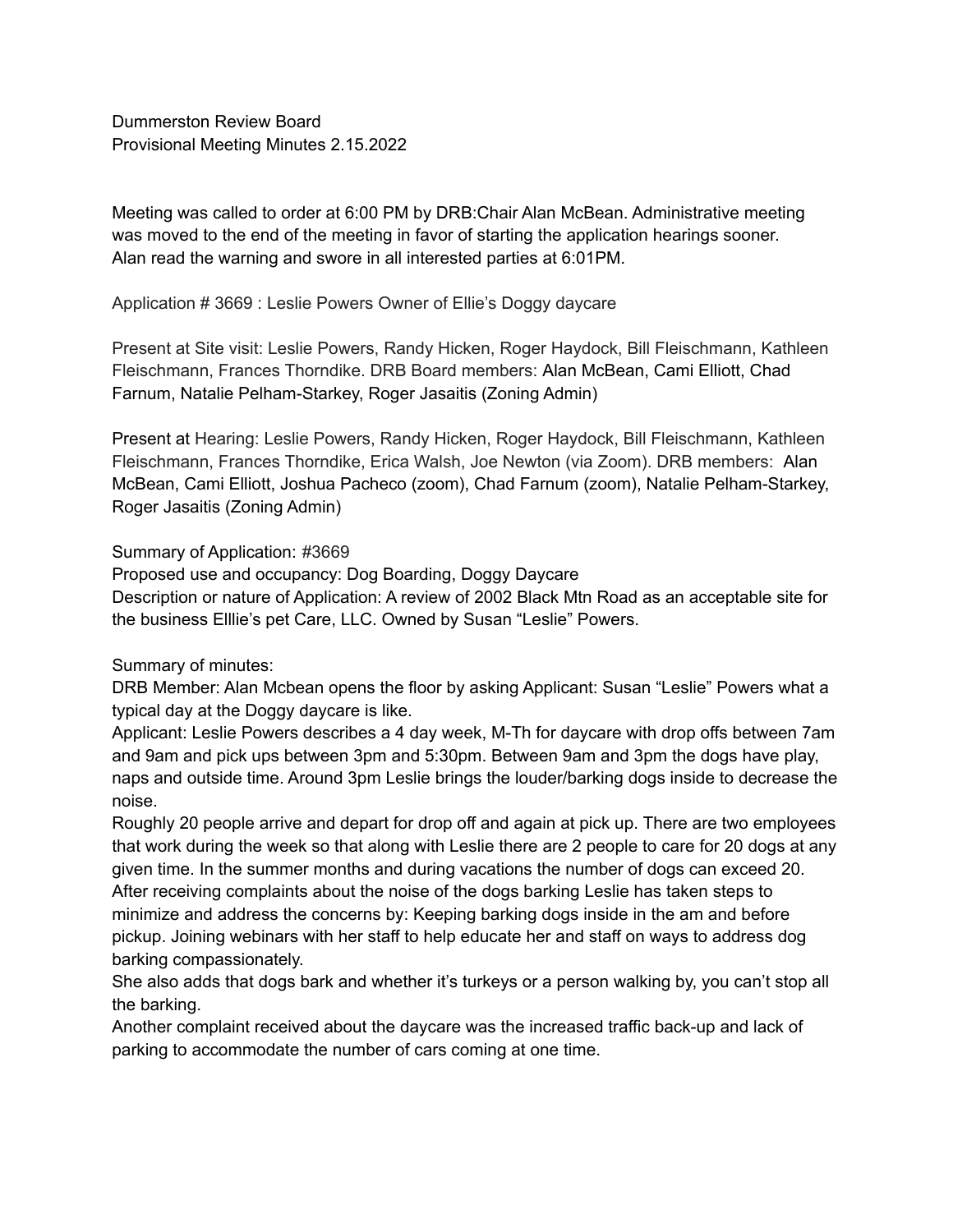Leslie described that currently people drive in one at a time and others wait at the bottom of the driveway until there is space to proceed. There are no actual parking spots in front of Leslie's house for customers or staff.

The neighbor had declined use of the other side of the street as a turn around point for cars. As a result there is a bottleneck in the driveway during pick up drop off times.

At 6:18pm, with no further questions from the board DRB Member: Alan Mcbean opens the floor to visitors.

Neighbor/Abutter: Randy Hicken clarifies the size of the lot Leslie operates on. It is .3 acres. Clarifying that it is a little more than a  $\frac{1}{4}$  of an acre.

Applicant: Leslie Powers comments that she has more than enough space for the number of dogs she cares for (20) as the industry standard is 50-75 sq feet per dog and she has 7,1000 sq ft available to the dogs.

Neighbor/Abutter: Randy Hicken comments that arrival time for dogs is very noisy, that it has gotten better lately but it is still noisy several times a day.

Neighbor/Abutter: Frances Thorndike comments that it is very noisy all the time (regarding barking) and that drop off and pick up is very crowded and chaotic ("like a piccadilly circus"). Frances asks about training tactics to decrease barking and Leslie describes some of the tools she's learned from the webinar.

Frances adds that speed is an issue and asks Leslie to send an email to her clients to ask them to slow down.

Applicant: Leslie Powers agrees but also notes that it is not her responsibility to police speed limits on a public road and would like the town to put up better/more frequent speed signs.

DRB Member: Alan Mcbean lets Leslie know that is something she can submit to the selectboard but it is not something under the purview of this board.

DRB Member: Cami Elliot agrees speed is an issue everywhere and Leslie can't be responsible for every car on the road.

Neighbor/Abutter: Randy Hicken asks if the number of dogs previously stated (20) included the boarded dogs.

Applicant: Leslie Powers said no. There are 5-6 additional dogs being boarded at any given time. The earliest the boarded dogs are outside is 5:30am and the latest is 9pm.

Randy notes that there has been some loud barking at night at times as well. Leslie disagrees with Randy on that point.

Neighbor/Abutter: Joe Newton (zoom) agrees that an email about speed to all patrons would be welcome, that he too has noticed an increase in traffic speeding on Black Mountain Road. He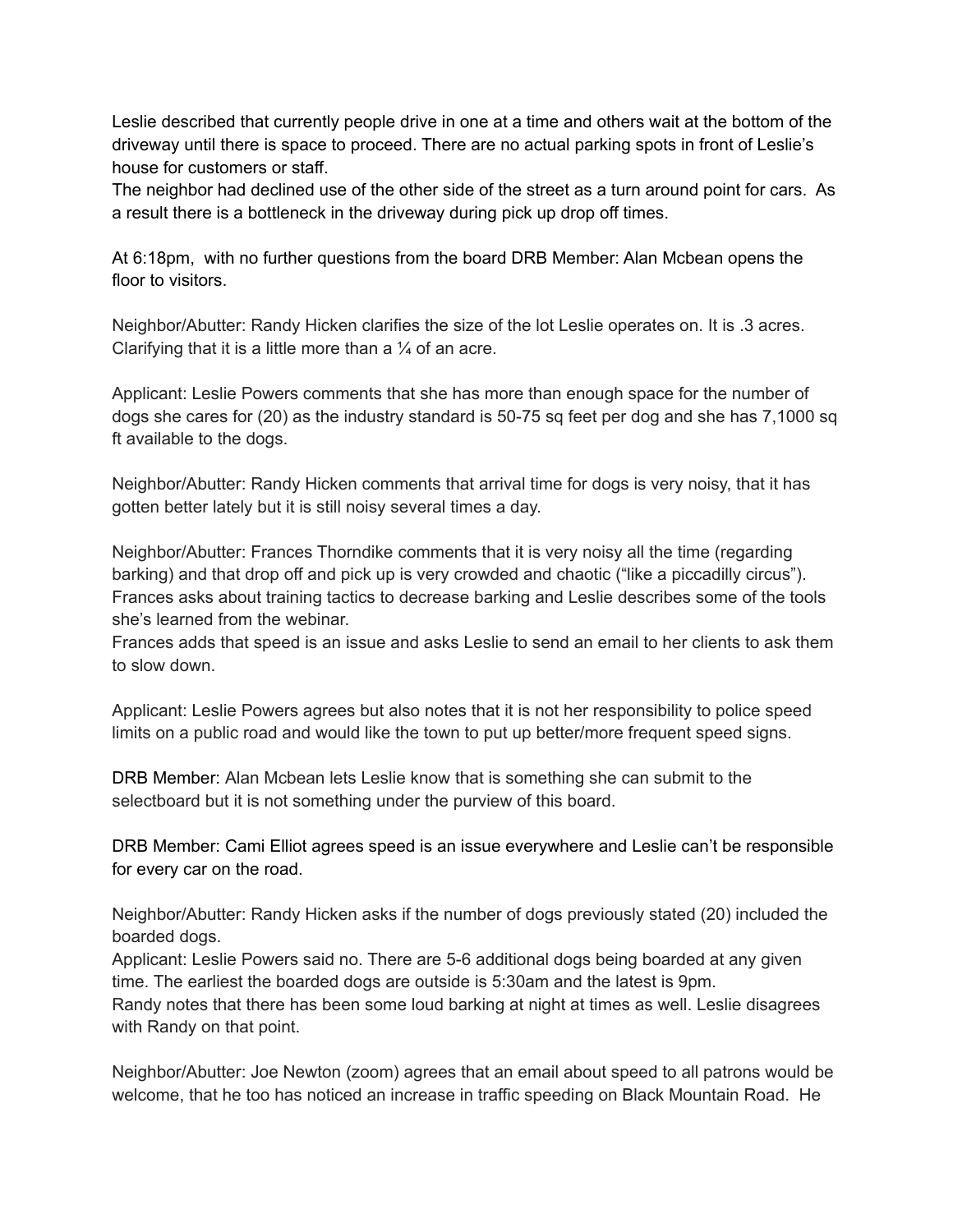also asked if there was a waste disposal plan for dog waste. Leslie confirmed that she has a rubbish removal company remove waste every two weeks.

Joe cites the dog barking as an issue as well but also agrees dogs are going to bark, as they are dogs.

Applicant: Leslie Powers offers a solution of increased landscaping to buffer the noise pollution.

Neighbor/Abutter:Roger Haydock comments that nothing less than a wall/mass will help to decrease noise.

Client of Daycare: Kathleen Fleischmann comments that the parking back-up situation, where more than one car waits on the corner of the driveway and Black Mountain Road, is actually an act of politeness and that it is not necessary if it is causing problems.

Kathleen values Leslie business very much and supports its continued operation. She agrees it is not Leslie's fault if people speed and that to lose the Doggy daycare would be a disservice to dogs and dog owners in the area. She adds that regular socialization for dogs is a big deal and it would be a big deal to lose this opportunity for dogs in the community.

Client of Daycare: Erica Walsh offered her support of the business and agreed to its need in the community and for her/her dog specifically. She appreciates the flexibility for drop off, how good Leslie is with the dogs and the opportunity for the dogs to be outside. She has been bringing her dog to Leslie since May 2021.

DRB member: Chad Farnum clarifies that the original permit was for home occupation only, meaning dogs would only be cared for in-home (not outside).

Applicant: Leslie Powers admits she misunderstood that her original permit was indoor only.

DRB member: Alan Mcbean further clarifies that this application is to transfer the business from the original Home Occupation permit to a conditional use permit that would allow for a Doggy daycare on premise, outside as well as inside.

DRB member: Alan Mcbean asks the board, applicant and visitors if they have any more questions or comments. The answer is no.

6:59 meeting closes for Application #3669

7:04 Meeting opens for Application #3670: Peter Thurrell 50 Old Sawmill Application # 3670

Present at Site visit: Peter Thurrell (Applicant), Alan McBean, Cami Elliott, Chad Farnum, Natalie Pelham-Starkey (All DRB), Roger Jasaitis (Zoning Admin)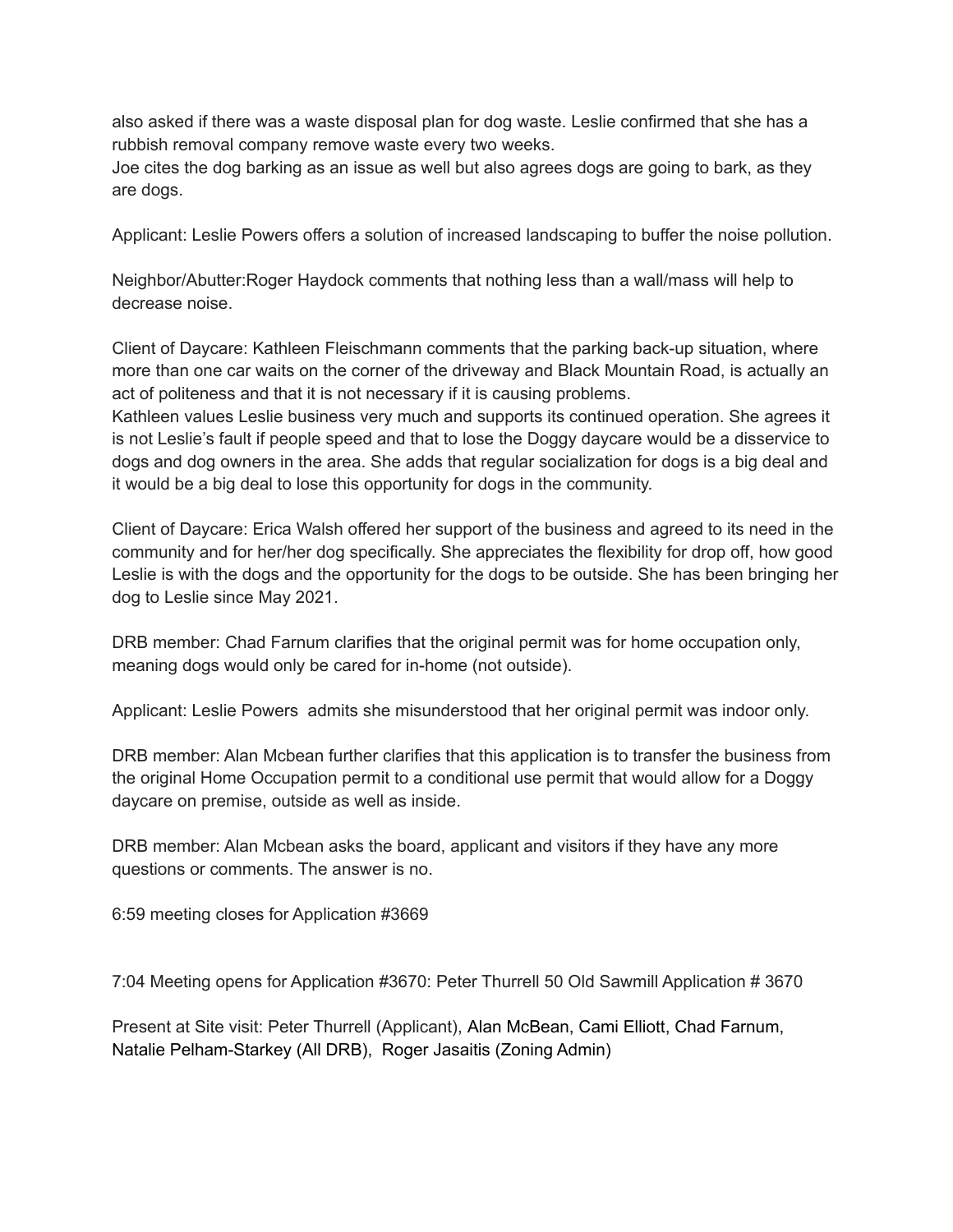Present at Hearing: Peter Thurrell (Applicant), Alan McBean, Cami Elliott, Natalie Pelham-Starkey, Chad Farnum (zoom),Joshua Pacheco (zoom) (All DRB), Roger Jasaitis (Zoning Admin)

Summary of Application: #3670 Description or nature of Application: 30'x30' extension to existing mill building to be used as a personal Pickle ball court. 5 8'x30' Storage containers for onsite solar company Approval of 4'x6' sign on Rte 5 for onsite solar company

Summary of minutes:

DRB Member: Alan Mcbean opens the floor for the meeting.

Zoning administrator: Roger Jasaitis summarizes his visit to site to conduct standard 5 year review of a previous conditional use permit where he found several violations. He communicated to the owner, Peter Thurrell, the nature of the violations and the need for them to be brought into compliance.

The Board reviewed the list of Uses and Structures on the property as follows: Solar company, Metal fabrication, 2 dwelling units, 5 portable storage containers, 1 accessory storage structure, Outdoor storage, Junkyard, Solid waste (manure) and Sign.

At the time of the current site visit all of the violations had been brought into compliance/removed except for one RV (one of the two dwellings) and a trailer located behind the old sawmill and a permit for the storage containers (listed in this application). It was also noted that one of the structures onsite that had previously been permitted for use as storage for the solar company was now being used as a mechanic shop, which it was not permitted for.

After discussing the previous violations and what had and had not been brought into compliance since the original site visit the board moved into asking Peter Thurell more questions about his site.

Zoning administrator: Roger Jasaitis further explained to the applicant Peter Thurrell that his site is considered a Riparian zone and therefore a site review is conducted in addition to a conditional use application for anything other than residential requests.

Applicant: Peter Thurrell re-iterates that his interest is in re-building a pickleball court in the space and within the footprint of the old sawmill building that has since been removed. He also assured the board it is only for personal use.